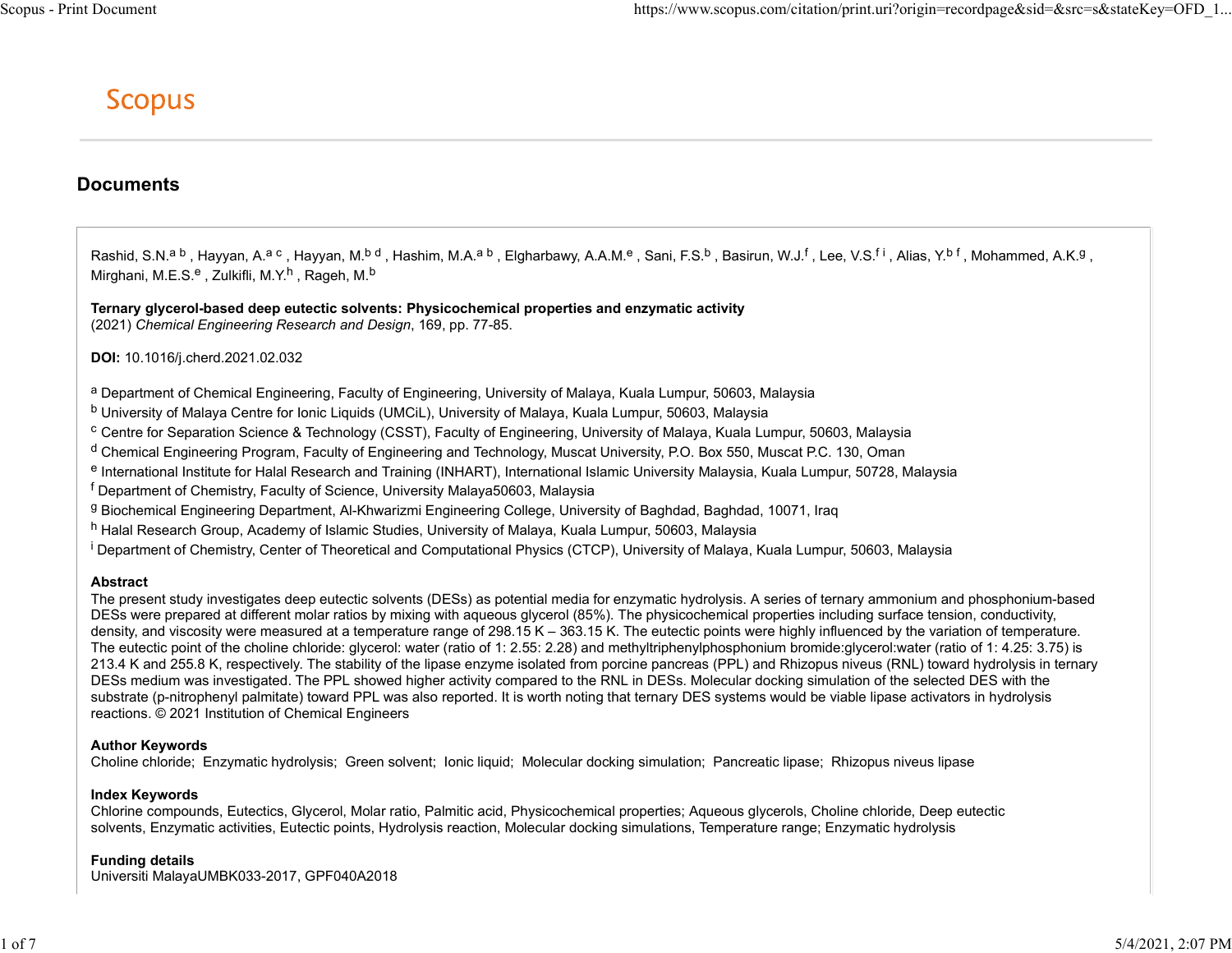This research is funded by University of Malaya RU Geran- Fakulti Program ( GPF040A2018 ) and University of Malaya Grant Bantuan Kecil Penyelidikan (BKP) grant no. BK033-2017 . Scopus - Print Document<br>This research is funded by University of Malaya RU Geran- Fakulti Program ( GPF040A2018 ) and University of Malaya Grant Bantuan Kecil Penyelidikan (BKP)<br>grant no. BK033-2017 .

## References

- Abbott, A.P., Barron, J.C., Frisch, G., Ryder, K.S., Silva, A.F. The effect of additives on zinc electrodeposition from deep eutectic solvents (2011) Electrochim. Acta, 56, pp. 5272-5279.
- Abbott, A.P., Harris, R.C., Ryder, K.S., D'Agostino, C., Gladden, L.F., Mantle, M.D. Glycerol eutectics as sustainable solvent systems (2011) Green Chem., 13, pp. 82-90.
- Abo-Hamad, A., Hayyan, M., AlSaadi, M.A., Mirghani, M.E.S., Hashim, M.A. Functionalization of carbon nanotubes using eutectic mixtures: a promising route for enhanced aqueous dispersibility and electrochemical activity (2017) Chem. Eng. J., 311, pp. 326-339.
- Alomar, M.K., Hayyan, M., Alsaadi, M.A., Akib, S., Hayyan, A., Hashim, M.A. Glycerol-based deep eutectic solvents: physical properties (2016) J. Mol. Liq., 215, pp. 98-103.
- Bagh, F.S.G., Shahbaz, K., Mjalli, F.S., AlNashef, I.M., Hashim, M.A. Electrical conductivity of ammonium and phosphonium based deep eutectic solvents: measurements and artificial intelligence-based prediction (2013) Fluid Phase Equilib., 356, pp. 30-37.
- Barbe, S., Lafaquiere, V., Guieysse, D., Monsan, P., Remaud-Siméon, M., Andre, I. Insights into lid movements of Burkholderia cepacia lipase inferred from molecular dynamics simulations (2009) Proteins Struct. Funct. Bioinforma., 77, pp. 509-523.
- Brocca, S., Secundo, F., Ossola, M., Alberghina, L., Carrea, G., Lotti, M. Sequence of the lid affects activity and specificity of Candida rugosa lipase isoenzymes (2003) Protein Sci., 12, pp. 2312-2319.
- Cooper, E.R., Andrews, C.D., Wheatley, P.S., Webb, P.B., Wormald, P., Morris, R.E. Ionic liquids and eutectic mixtures as solvent and template in synthesis of zeolite analogues (2004) Nature, 430, pp. 1012-1016.
- D'Agostino, C., Gladden, L.F., Mantle, M.D., Abbott, A.P., E. Ahmed, I., Al-Murshedi, A.Y.M., Harris, R.C. Molecular and ionic diffusion in aqueous – deep eutectic solvent mixtures: probing inter-molecular interactions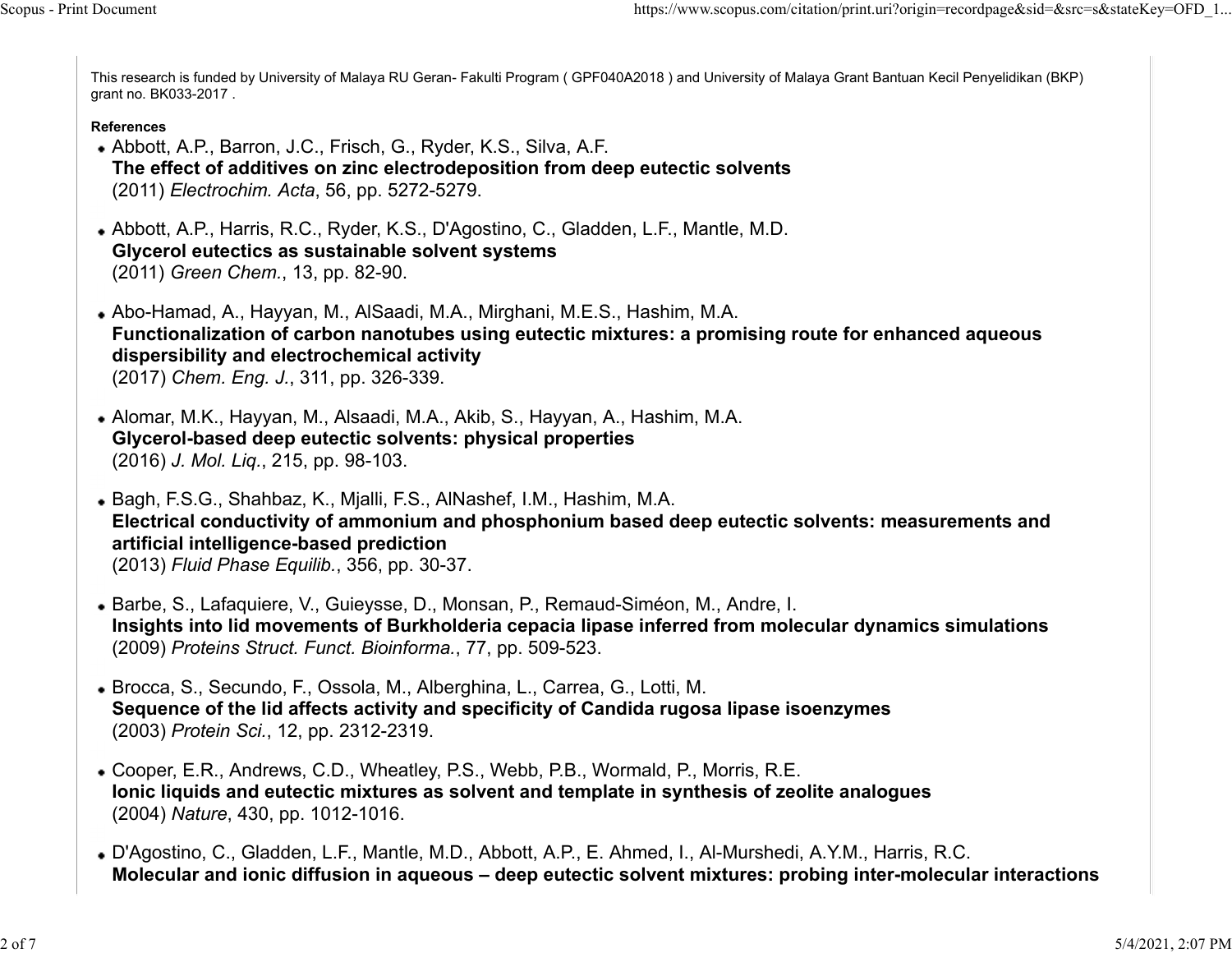# using PFG NMR

(2015) Phys. Chem. Chem. Phys., 17, pp. 15297-15304. Scopus - Print Document<br> **using PFG NMR**<br>
(2015) Phys. Chem. Chem. Phys., 17, pp. 15297-15304.

- Derewenda, U., Swenson, L., Wei, Y., Green, R., Kobos, P.M., Joerger, R., Haas, M.J., Derewenda, Z.S. Conformational lability of lipases observed in the absence of an oil-water interface: crystallographic studies of enzymes from the fungi Humicola lanuginosa and Rhizopus delemar (1994) J. Lipid Res., 35, pp. 524-534.
- Dolinsky, T.J., Czodrowski, P., Li, H., Nielsen, J.E., Jensen, J.H., Klebe, G., Baker, N.A. PDB2PQR: expanding and upgrading automated preparation of biomolecular structures for molecular simulations (2007) Nucleic Acids Res., 35, pp. W522-W525.
- Durand, E., Dubreucq, E., Lortie, R., Villeneuve, P. Evaluation of deep eutectic solvent–water binary mixtures for lipase-catalyzed lipophilization of phenolic acids (2013) Green Chem., 15, pp. 2275-2282.
- Elgharbawy, A.A., Hayyan, A., Hayyan, M., Rashid, S.N. Shedding light on lipase stability in natural deep eutectic solvents (2018) Chem. Biochem. Eng. Q., 32, pp. 359-370.
- Elgharbawy, A.A.M., Hayyan, M., Hayyan, A., Basirun, W.J., Salleh, H.M., Mirghani, M.E.S. A grand avenue to integrate deep eutectic solvents into biomass processing (2020) Biomass Bioenergy, 137.
- Elgharbawy, A.A.M., Syed Putra, S.S., Hayyan, M., Hayyan, A., Basirun, W.J., Mirghani, M.E.S., Majrashi, A.A., Taskin Tok, T.

Polyamidoamine dendrimers: favorable polymeric nanomaterials for lipase activation (2020) Mater. Today Commun., 25.

- Gaussian 09, Revision A.02, Frisch, M.J., Trucks, G.W., Schlegel, H.B., Scuseria, G.E., Robb, M.A., petersson, G.A. Gaussian (2009), pp. 150-166. Inc., Wallingford CT 121
- Gorke, J.T., Srienc, F., Kazlauskas, R.J. Hydrolase-catalyzed biotransformations in deep eutectic solvents (2008) Chem. Commun., pp. 1235-1237.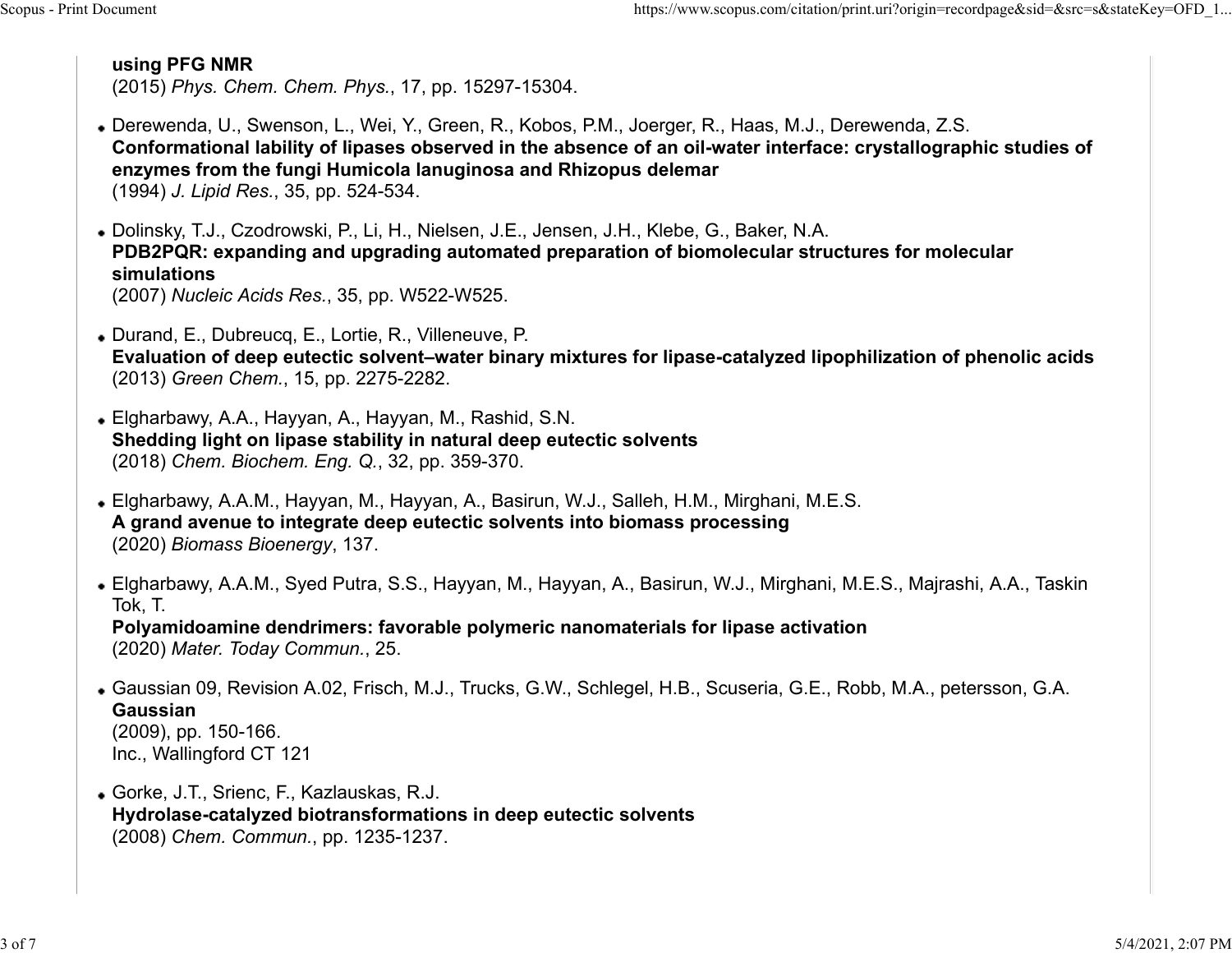- Hayyan, A., Mjalli, F.S., Alnashef, I.M., Al-Wahaibi, Y.M., Al-Wahaibi, T., Hashim, M.A. Glucose-based deep eutectic solvents: physical properties (2013) J. Mol. Liq., 178, pp. 137-141. Scopus - Print Document<br>• Hayyan, A., Mjalli, F.S., Alnashef, I.M., Al-Wahaibi, Y.M., Al-Wahaibi, T., Hashim, M.A.<br>• Hayyan, A., Mjalli, F.S., Alnashef, I.M., Al-Wahaibi, Y.M., Al-Wahaibi, T., Hashim, M.A.<br>• Glucose-based
	- Hayyan, M., Hashim, M.A., Hayyan, A., Al-Saadi, M.A., AlNashef, I.M., Mirghani, M.E.S., Saheed, O.K. Are deep eutectic solvents benign or toxic? (2013) Chemosphere, 90, pp. 2193-2195.
	- Hayyan, M., Aissaoui, T., Hashim, M.A., AlSaadi, M.A., Hayyan, A. Triethylene glycol based deep eutectic solvents and their physical properties (2015) J. Taiwan Inst. Chem. Eng., 50, pp. 24-30.
	- Hayyan, A., Rashid, S.N., Hayyan, M., Zulkifliy, M.Y., Hashim, M.A., Osman, N.A. Synthesis of novel eutectic catalyst for the esterification of crude palm oil mixed with sludge palm oil (2017) J. Oil Palm Res., 29, pp. 373-379.
	- Hayyan, A., Hadj-Kali, M.K., Salleh, M.Z.M., Hashim, M.A., Rubaidi, S.R., Hayyan, M., Zulkifli, M.Y., Basirun, W.J. Characterization of tetraethylene glycol-based deep eutectic solvents and their potential application for dissolving unsaturated fatty acids (2020) J. Mol. Liq., 312.
	- Hizaddin, H.F., Hadj-Kali, M.K., Ramalingam, A., Hashim, M.A. Extraction of nitrogen compounds from diesel fuel using imidazolium-and pyridinium-based ionic liquids: experiments, COSMO-RS prediction and NRTL correlation (2015) Fluid Phase Equilib., 405, pp. 55-67.
	- Huang, Z.L., Wu, B.P., Wen, Q., Yang, T.X., Yang, Z. Deep eutectic solvents can be viable enzyme activators and stabilizers (2014) J. Chem. Technol. Biotechnol., 89, pp. 1975-1981.
	- Ibrahim, R.K., Hayyan, M., Alsaadi, M.A., Ibrahim, S., Hayyan, A., Hashim, M.A. Diethylene glycol based deep eutectic solvents and their physical properties (2017) Stud. Univ. Babes-Bolyai Chem., 62, pp. 433-450.
	- Ibrahim, R.K., Hayyan, M., AlSaadi, M.A., Ibrahim, S., Hayyan, A., Hashim, M.A. Physical properties of ethylene glycol-based deep eutectic solvents (2019) J. Mol. Liq., 276, pp. 794-800.
	- Juneidi, I., Hayyan, M., Hashim, M.A. Evaluation of toxicity and biodegradability for cholinium-based deep eutectic solvents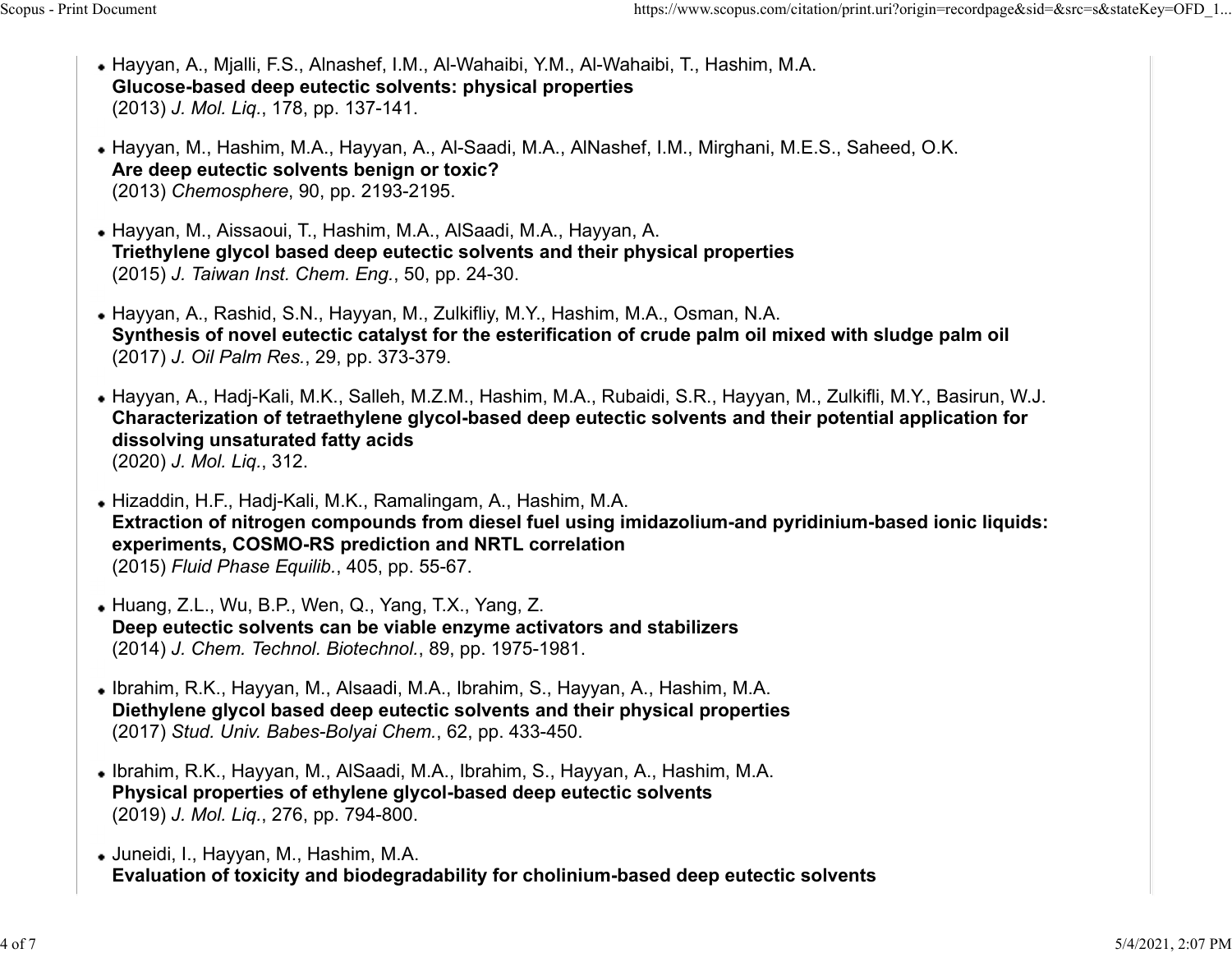(2015) RSC Adv., 5, pp. 83636-83647.

- Juneidi, I., Hayyan, M., Hashim, M.A., Hayyan, A. Pure and aqueous deep eutectic solvents for a lipase-catalysed hydrolysis reaction (2017) Biochem. Eng. J., 117, pp. 129-138. Scopus - Print Document https://www.scopus.com/citation/print.uri?origin=recordpage&sid=&src=s&stateKey=OFD\_1...<br>
(2015) RSC Adv., 5, pp. 83636-83647.<br>
• Juneidi, I., Hayyan, M., Hashim, M.A., Hayyan, A.
	- Kim, S.H., Park, S., Yu, H., Kim, J.H., Kim, H.J., Yang, Y.H., Kim, Y.H., Lee, S.H. Effect of deep eutectic solvent mixtures on lipase activity and stability (2016) J. Mol. Catal., B Enzym., 128, pp. 65-72.
	- Lindberg, D., de la Fuente Revenga, M., Widersten, M. Deep eutectic solvents (DESs) are viable cosolvents for enzyme-catalyzed epoxide hydrolysis (2010) J. Biotechnol., 147, pp. 169-171.
	- Mukhopadhyay, S., Mukherjee, S., Hayyan, A., Hayyan, M., Hashim, M.A., Sen Gupta, B. Enhanced removal of lead from contaminated soil by polyol-based deep eutectic solvents and saponin (2016) J. Contam. Hydrol., 194, pp. 17-23.
	- Mukhopadhyay, S., Mukherjee, S., Adnan, N.F., Hayyan, A., Hayyan, M., Hashim, M.A., Sen Gupta, B. Ammonium-based deep eutectic solvents as novel soil washing agent for lead removal (2016) Chem. Eng. J., 294, pp. 316-322.
	- Santini, S., Crowet, J.-M., Thomas, A., Paquot, M., Vandenbol, M., Thonart, P., Wathelet, J.-P., Brasseur, R. Study of Thermomyces lanuginosa lipase in the presence of tributyrylglycerol and water (2009) Biophys. J., 96, pp. 4814-4825.
	- Syaima, M.T.S., Ong, K.H., Noor, I.M., Zamratul, M.I.M., Brahim, S.A., Hafizul, M.M. The synthesis of bio-lubricant based oil by hydrolysis and non-catalytic of palm oil mill effluent (POME) using lipase (2015) Renew. Sustain. Energy Rev., 44, pp. 669-675.
	- Takamura, K., Fischer, H., Morrow, N.R. Physical properties of aqueous glycerol solutions (2012) J. Pet. Sci. Eng., 98, pp. 50-60.
	- Wazeer, I., Hayyan, M., Hadj-Kali, M.K. Deep eutectic solvents: designer fluids for chemical processes (2018) J. Chem. Technol. Biotechnol., 93, pp. 945-958.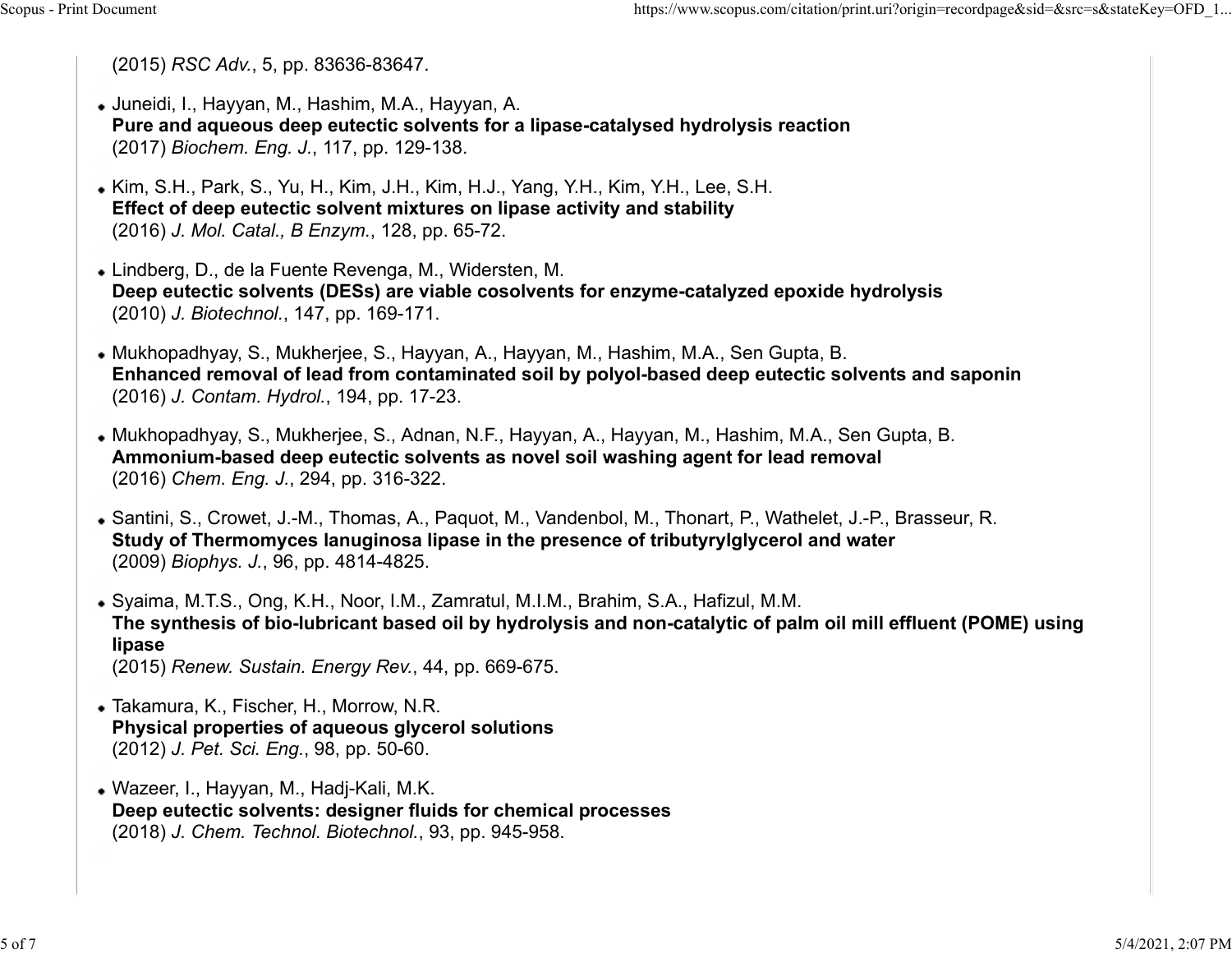- Widom, B. Intermolecular forces and the nature of the liquid state (1967) Science (80-), 157, pp. 375-382. Scopus - Print Document<br>
• Widom, B.<br>
• Widom, B.<br>
1967) Science (80-) 157 pp 375-382
	- Yadav, A., Pandey, S.

Densities and viscosities of (choline chloride + urea) deep eutectic solvent and its aqueous mixtures in the temperature range 293.15 K to 363.15 K

(2014) J. Chem. Eng. Data, 59, pp. 2221-2229.

Zainal-Abidin, M.H., Hayyan, M., Ngoh, G.C., Wong, W.F. From nanoengineering to nanomedicine: a facile route to enhance biocompatibility of graphene as a potential nano-carrier for targeted drug delivery using natural deep eutectic solvents (2019) Chem. Eng. Sci., 195, pp. 95-106.

Zainal-Abidin, M.H., Hayyan, M., Ngoh, G.C., Wong, W.F. Doxorubicin loading on functional graphene as a promising nanocarrier using ternary deep eutectic solvent systems (2020) ACS Omega, 5, pp. 1656-1668.

- Zainal-Abidin, M.H., Hayyan, M., Ngoh, G.C., Wong, W.F., Looi, C.Y. Potentiating the anti-cancer profile of tamoxifen-loaded graphene using deep eutectic solvents as functionalizing agents (2020) Appl. Nanosci., 10, pp. 293-304.
- Zanatta, M., Dupont, J., Wentz, G.N., dos Santos, F.P. Intermolecular hydrogen bonds in water@IL supramolecular complexes (2018) Phys. Chem. Chem. Phys., 20, pp. 11608-11614.

Zhao, H., Zhang, C., Crittle, T.D. Choline-based deep eutectic solvents for enzymatic preparation of biodiesel from soybean oil (2013) J. Mol. Catal., B Enzym., 85-86, pp. 243-247.

# Correspondence Address

Hayyan A.; Department of Chemical Engineering, Malaysia; email: adeeb.hayyan@yahoo.com Hayyan M.; Chemical Engineering Program, P.O. Box 550, Muscat P.C. 130, Oman; email: maan hayyan@yahoo.com

Publisher: Institution of Chemical Engineers

ISSN: 02638762 CODEN: CERDE Language of Original Document: English Abbreviated Source Title: Chem. Eng. Res. Des.